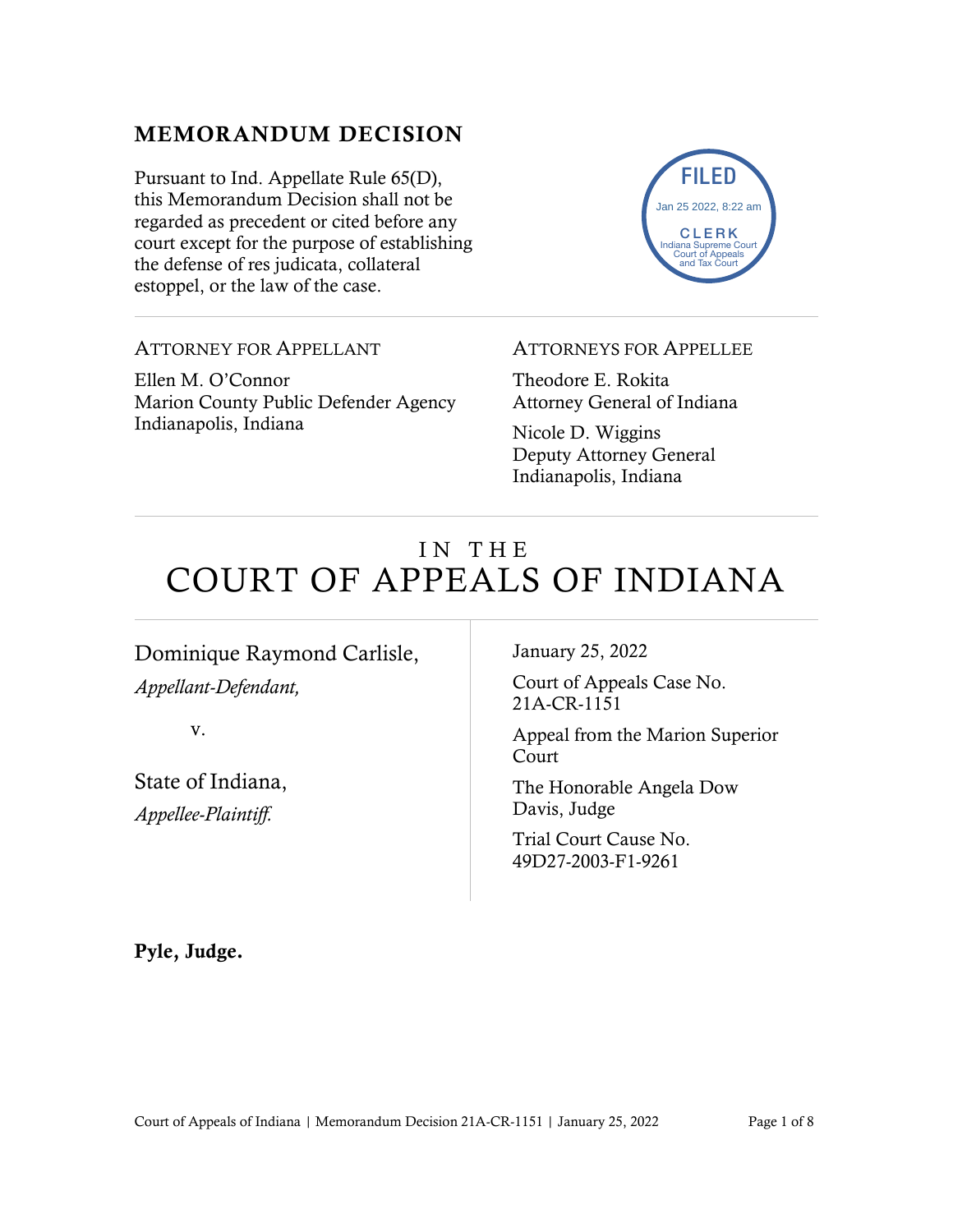## Statement of the Case

- [1] Dominique Carlisle ("Carlisle") appeals his convictions by jury of attempted murder, <sup>1</sup> burglary, <sup>2</sup> and auto theft. 3 Carlisle argues that there is insufficient evidence to support his convictions because the State failed to establish his identity beyond a reasonable doubt. Concluding that there was sufficient evidence of identity, we affirm the trial court's judgment.
- [2] We affirm.

#### Issue

Whether there is sufficient evidence to support Carlisle's convictions.

#### Facts

[3] In February 2020, Carlisle and A.D. ("A.D.") began messaging one another over social media. During the course of their online conversations, Carlisle asked A.D. if he drove and worked. A.D. told Carlisle he did not drive and did not answer Carlisle's questions about his employment status. Thereafter, Carlisle and A.D. sent "sexual photos" to one another over Snapchat. (Tr. Vol. 2 at 174).

 $1$  Ind. Code § 35-42-1-1.

 $^{2}$  Ind. Code § 35-43-2-1.

 $3$  Ind. Code § 35-43-4-2(a).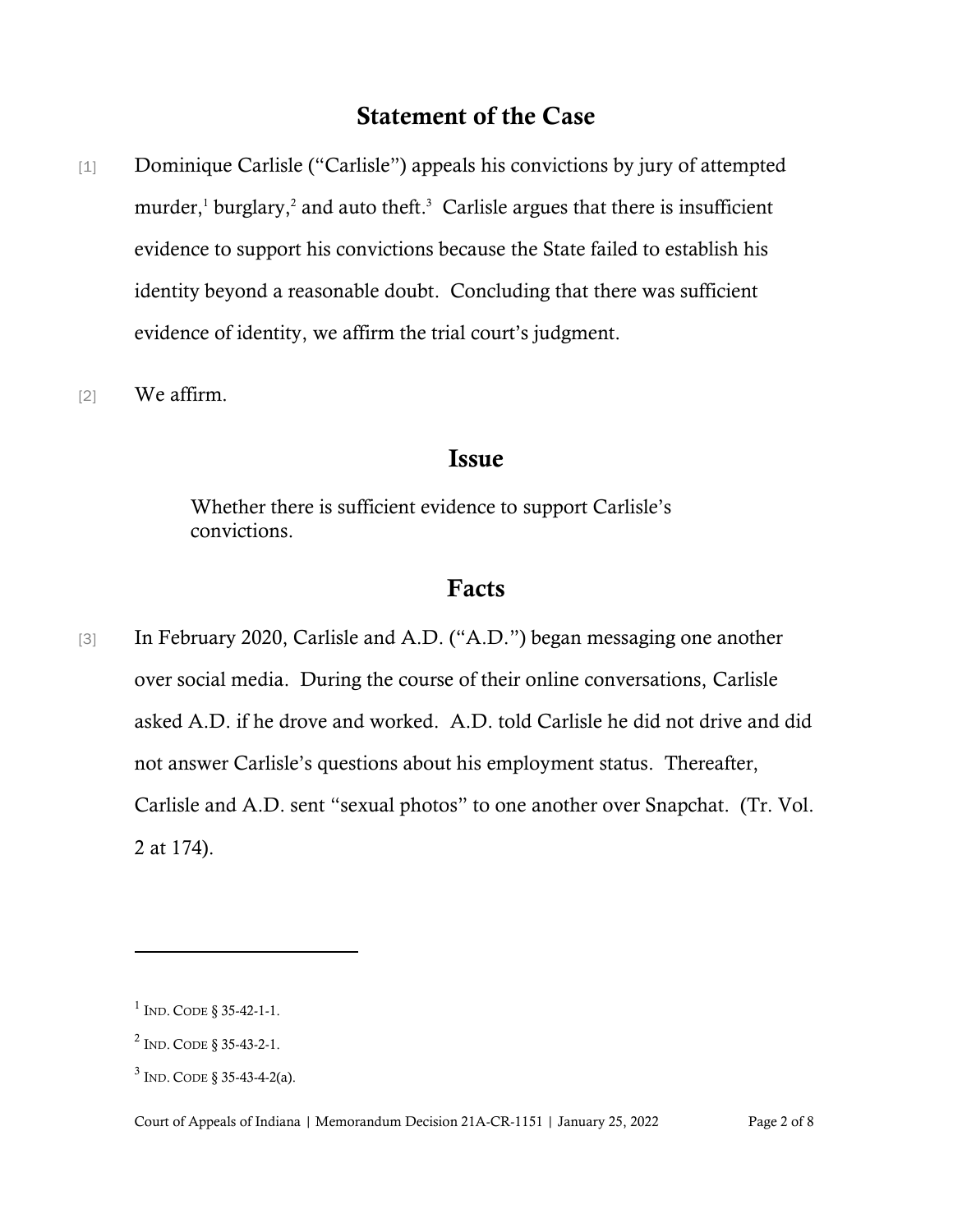- [4] A few days later, Carlisle and A.D. agreed to meet at A.D.'s apartment. After Carlisle and A.D. had had a sexual encounter, A.D. offered to take Carlisle somewhere to eat in order to "get [Carlisle] out of [his] apartment and drop him off somewhere." (Tr. Vol. 2 at 176). While Carlisle and A.D. were in A.D.'s vehicle, Carlisle asked A.D. why he had lied about having a car. A.D. told Carlisle that he did not want to have to drive in order to pick up Carlisle. After Carlisle and A.D. had eaten together, A.D. dropped Carlisle off by the Circle Centre Mall.
- [5] About a week later, Carlisle and A.D. planned to meet up again at A.D.'s apartment. A.D. told Carlisle that it would be their last time meeting up because he had a boyfriend. Carlisle arrived at A.D.'s apartment about an hour later than planned. When A.D. saw Carlisle from the peep hole in his door, he saw that Carlisle was looking back down the stairwell. When A.D. opened the door, he saw someone at the bottom of the stairs. Carlisle immediately stepped forward and began punching A.D. A.D. fell backwards from his doorway and landed on a couch a few feet back from the door. Carlisle entered A.D.'s apartment and began repeatedly punching A.D. A.D. used his hands to cover his face, but Carlisle continued to hit him until he fell to the floor. Carlisle then punched A.D. in his face, eye, and back. Next, Carlisle took a duffel bag strap and used it to tie A.D.'s hands together behind his back. Meanwhile, Carlisle's accomplice walked into the apartment and began looking around the apartment.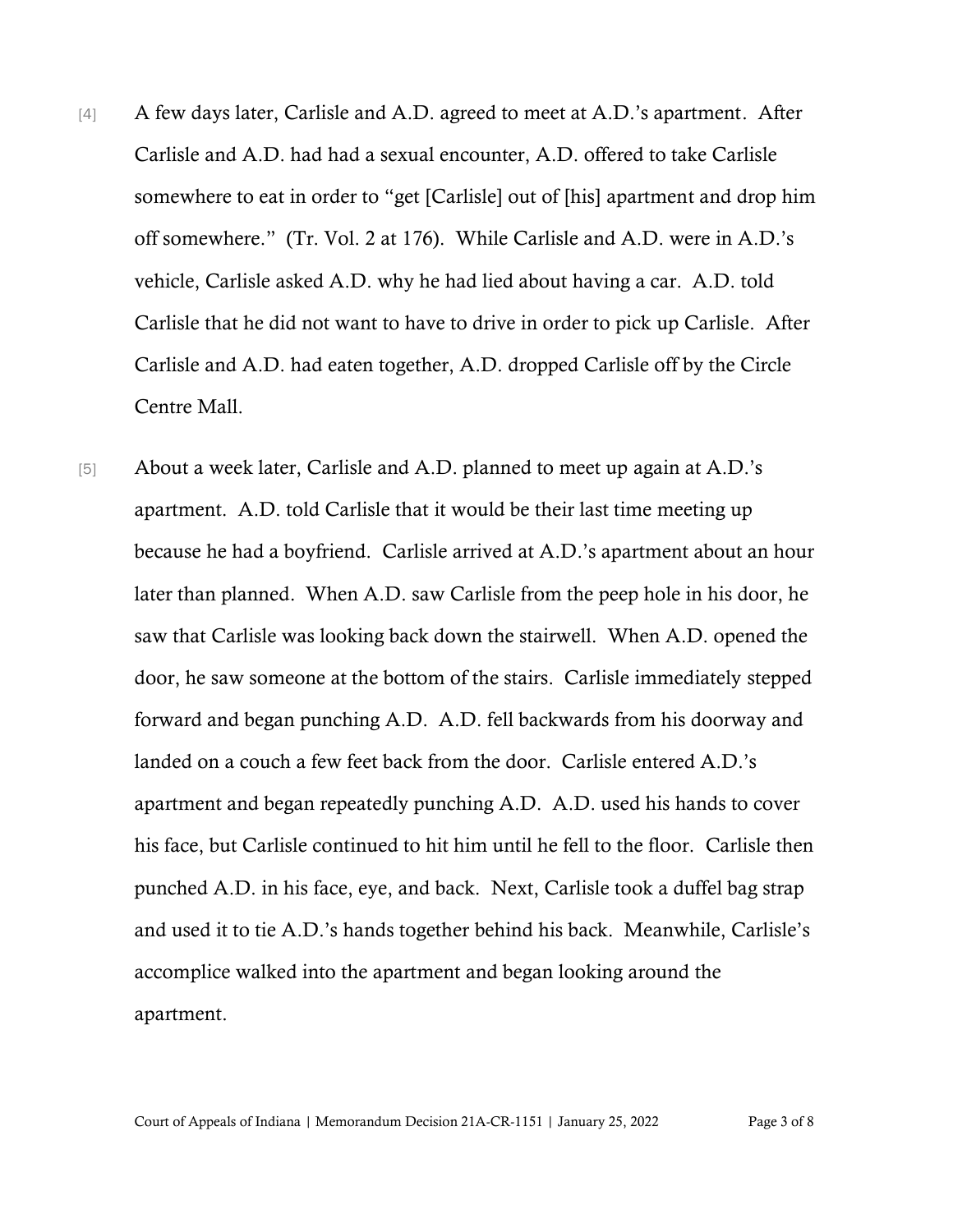- [6] While Carlisle watched A.D., Carlisle's accomplice began collecting items from A.D.'s apartment. Carlisle asked A.D. where his car keys were and where the vehicle was parked. After receiving that information, Carlisle's accomplice took A.D.'s car keys. Carlisle had his accomplice pull the vehicle up to the apartment's front door, and then the accomplice began taking items from A.D.'s apartment and loaded them into the vehicle. The accomplice took multiple televisions, shoes, clothes, an Apple watch, and an iPhone from A.D.'s apartment and person.
- [7] A.D. remained on the ground but was able to free his hands. Carlisle stood next to A.D., who was lying on the ground on his stomach. Carlisle then "grabbed [A.D.'s] hair, pulled it back, and with his knife he slit [A.D.'s] throat." (Tr. Vol. 2 at 184). Immediately afterward, Carlisle whispered to A.D. that "[A.D.] should [have] never told him that [he] had a boyfriend." (Tr. Vol. 2 at 186). Carlisle also told A.D. multiple times that he "was going to kill [A.D.]" (Tr. Vol. 2 at 185). Immediately after A.D. had been cut by Carlisle, A.D. pressed his shirt up to his neck wound. Carlisle then lunged at A.D. with the knife, but A.D. was able to evade the attack. Carlisle and his accomplice then left A.D.'s apartment.
- [8] A.D. left his apartment and saw Carlisle and his accomplice through the front glass door of the building where Carlisle and his accomplice were preparing to leave with A.D.'s car and possessions. A.D. then returned to his apartment and locked the door. After waiting for less than a minute, A.D. walked out of his

Court of Appeals of Indiana | Memorandum Decision 21A-CR-1151 | January 25, 2022 Page 4 of 8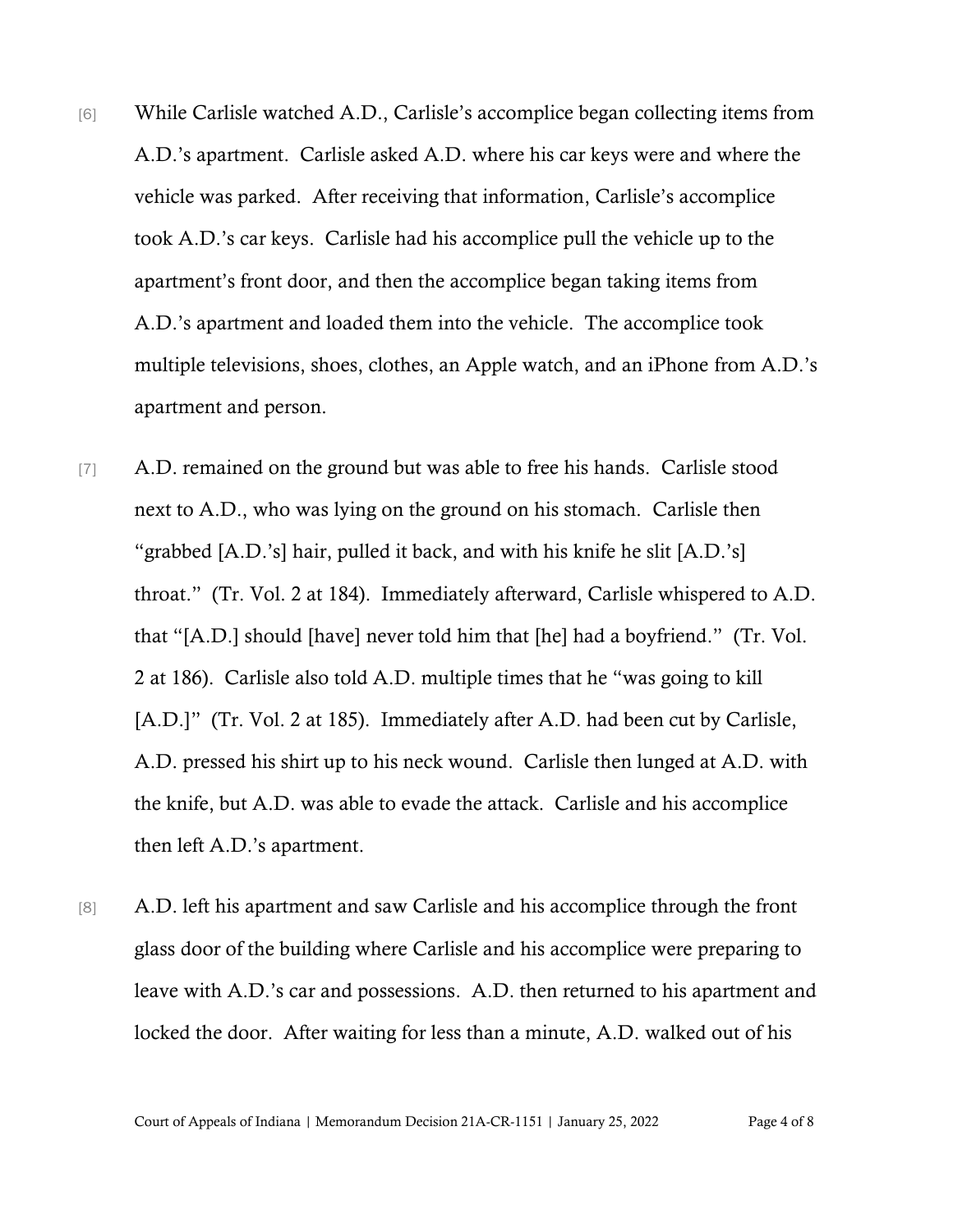apartment, saw that Carlisle had left with his car, and began searching for help. A nearby neighbor allowed A.D. to use her phone and call 911.

- [9] Officer Ivan Flick ("Officer Flick") was dispatched to A.D.'s apartment. While receiving treatment for his wounds, A.D. explained to Officer Flick that Carlisle had punched him repeatedly in the face, cut him across the neck with a knife, and robbed him. He further explained to Officer Flick that Carlisle and his accomplice had used his car to flee the scene with his belongings. Afterward, an ambulance transported A.D. to the hospital. Detective John Dietz ("Detective Dietz") met with A.D. at the hospital in order to collect a statement. A.D. provided the same account of the events to Detective Dietz.
- [10] The next day, A.D.'s car was discovered. Detective Dietz notified A.D. that his car had been recovered. When A.D. met with Detective Dietz, Detective Dietz asked A.D. to identify Carlisle from a photo array. A.D. immediately identified Carlisle.
- [11] The State charged Carlisle with Level 1 felony attempted murder, Level 1 felony burglary, Level 2 felony robbery resulting in serious bodily injury, and Level 6 felony auto theft. The trial court held a two-day jury trial in May 2021. The jury heard the evidence as set forth above. Additionally, A.D. testified that it had only taken him "a couple of seconds" to identify Carlisle in the photo array. (Tr. Vol. 2 at 193). A.D. also testified that he had "no doubt" and "[knew] it was [Carlisle]" who had been in his apartment, slit his throat, and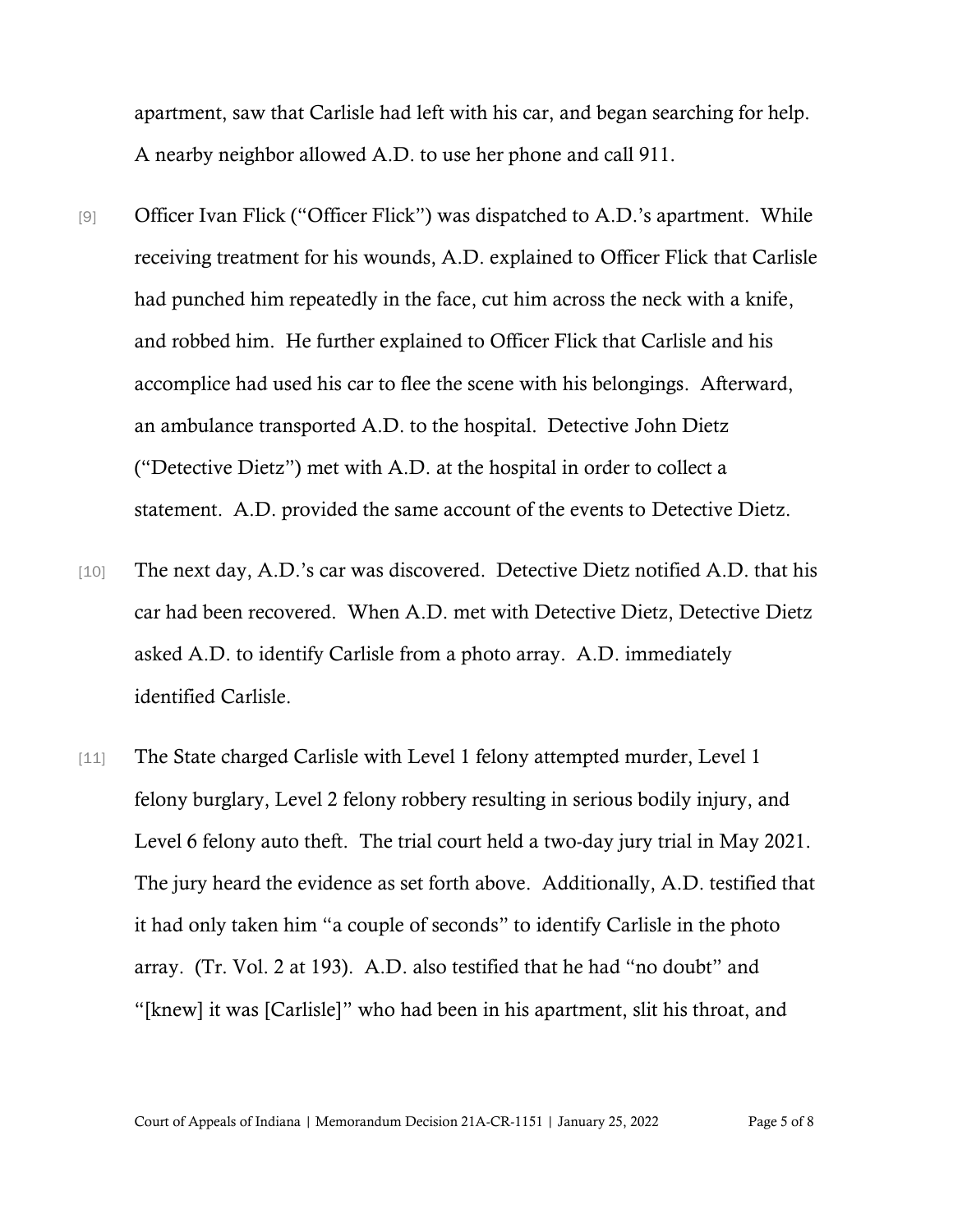carried things out of his apartment. (Tr. Vol. 2 at 194). On cross examination, A.D. admitted that he had lied to Carlisle about having a boyfriend.

- [12] The jury found Carlisle guilty of all charges. The trial court vacated the robbery conviction and reduced the burglary conviction to a Level 5 felony. The trial court sentenced Carlisle to an aggregate term of forty (40) years to be served in the Indiana Department of Correction.
- [13] Carlisle now appeals.

### Decision

- [14] Carlisle argues that there is insufficient evidence to support his convictions because the State failed to establish his identity beyond a reasonable doubt. Carlisle contends that there is insufficient evidence of identity because there was no forensic evidence linking Carlisle to the crime and because A.D. had admitted to lying to Carlisle.
- [15] Our standard of review for sufficiency of the evidence claims is well settled. We consider only the probative evidence and reasonable inferences supporting the verdict. *Drane v. State*, 867 N.E.2d 144, 146 (Ind. 2007). We do not reweigh the evidence or judge witness credibility. *Id.* We will affirm the conviction unless no reasonable fact finder could find the elements of the crime proven beyond a reasonable doubt. *Id.* at 146-47. The evidence is sufficient if an inference may be reasonably drawn from it to support the verdict. *Id.* at 147. Moreover, "[i]t is well established that the testimony of a single eyewitness is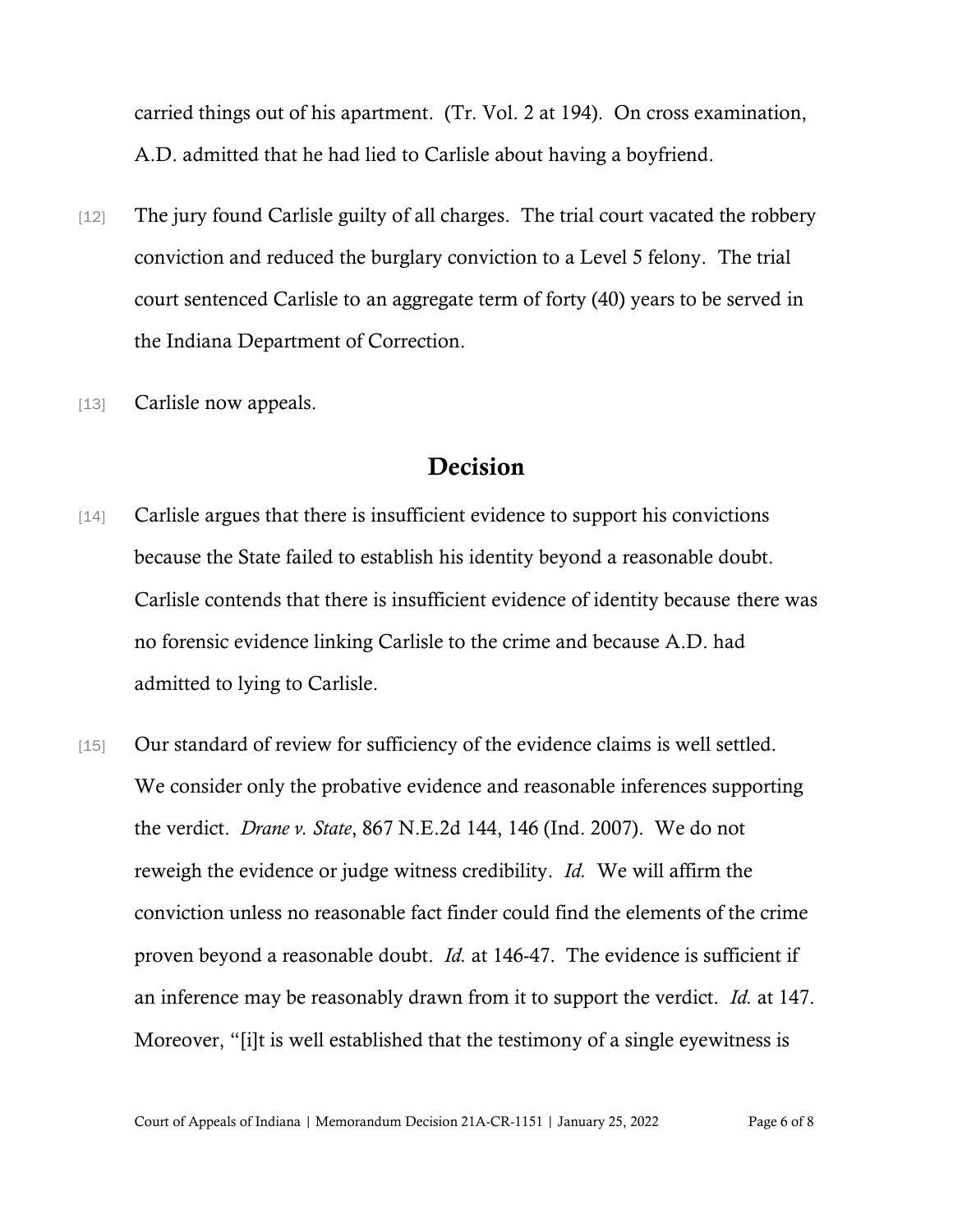sufficient to sustain a conviction." *Brasher v.* State, 746 N.E.2d 71, 72 (Ind. 2001).

- [16] Here, the record reveals that when the police arrived on the scene, A.D. immediately identified Carlisle as the person who had punched him, slit his throat, robbed him, and left with his car. Later that day, A.D. told Detective Dietz the same narrative and made the same identification. A.D. only took "a couple of seconds" to identify Carlisle in the photo array Detective Dietz had presented to him a day later. (Tr. Vol. 2 at 193). At trial, A.D. also testified that he had "no doubt" and "[knew] it was [Carlisle]" that was in his apartment, slit his throat, and carried things out of his apartment. (Tr. Vol. 2 at 194).
- [17] Carlisle also argues that A.D. is not a credible witness because he admitted to lying about owning a car and the existence of a boyfriend. The jury heard this testimony and believed that A.D.'s version of events and identification of Carlisle was credible. Carlisle's argument amounts to a request to reweigh the evidence, which we will not do. *See Drane*, 867 N.E.2d at 146. The jury had sufficient evidence of identity beyond a reasonable doubt. Because the evidence was sufficient to support Carlisle's convictions, we affirm his convictions. *See Goolsby v. State*, 517 N.E.2d 54, 58 (Ind. 1987) (evidence of identity was sufficient where victim clearly saw defendant during the attack, victim quickly identified defendant in a photo array and victim positively identified defendant at trial).